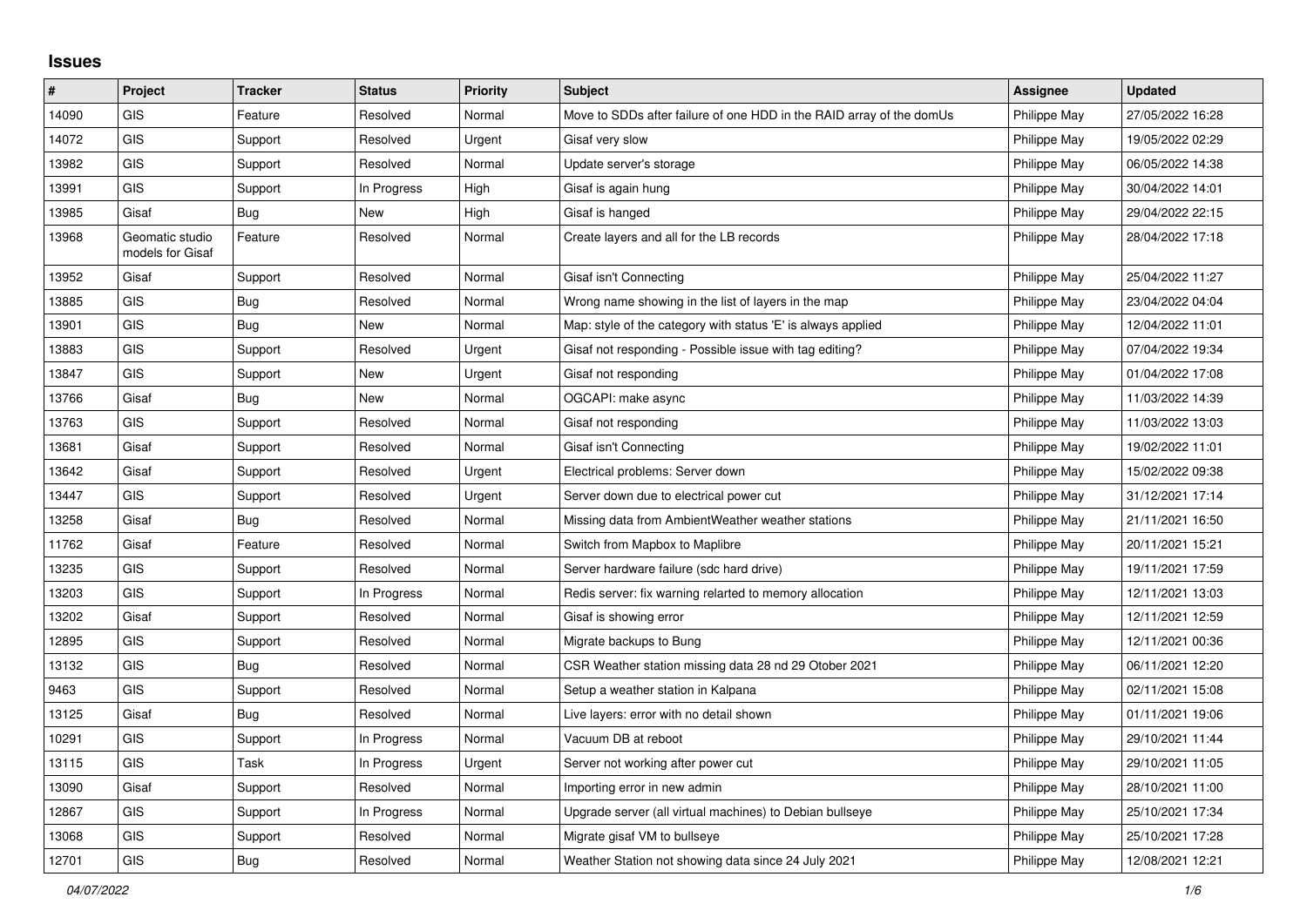| $\vert$ # | Project                             | <b>Tracker</b> | <b>Status</b> | <b>Priority</b> | Subject                                                                                   | <b>Assignee</b> | <b>Updated</b>   |
|-----------|-------------------------------------|----------------|---------------|-----------------|-------------------------------------------------------------------------------------------|-----------------|------------------|
| 12688     | Gisaf                               | Support        | Resolved      | Normal          | Layers are not visible                                                                    | Philippe May    | 10/08/2021 10:03 |
| 12646     | Geomatic studio<br>models for Gisaf | Feature        | <b>New</b>    | Normal          | Add and import new data from Johan for OFC                                                | Philippe May    | 01/08/2021 19:46 |
| 12491     | Gisaf                               | Feature        | Resolved      | Normal          | Measure distances on the map                                                              | Philippe May    | 11/07/2021 11:51 |
| 10675     | Gisaf                               | Feature        | Resolved      | Normal          | Add attribution on map                                                                    | Philippe May    | 04/07/2021 13:58 |
| 10224     | Gisaf                               | Support        | Resolved      | Normal          | Update gs.basemaps in Jupyter notebooks                                                   | Philippe May    | 14/06/2021 16:15 |
| 12075     | GIS                                 | Feature        | Resolved      | High            | CSR Weather Station not showing since 22 of april 2021                                    | Philippe May    | 29/04/2021 15:34 |
| 12051     | GIS                                 | Support        | <b>New</b>    | Normal          | Update pgadmin                                                                            | Philippe May    | 22/04/2021 12:57 |
| 12049     | GIS                                 | <b>Bug</b>     | Resolved      | Immediate       | <b>Gisaf Error</b>                                                                        | Philippe May    | 22/04/2021 10:39 |
| 11907     | Gisaf                               | Feature        | Resolved      | Normal          | Allow specific project list for custom models                                             | Philippe May    | 19/03/2021 16:13 |
| 11898     | <b>GIS</b>                          | Support        | New           | Normal          | Add Aurogreen Weather Station                                                             | Philippe May    | 17/03/2021 12:10 |
| 11886     | Gisaf                               | Support        | Resolved      | Normal          | Pandas resample deprecation warning                                                       | Philippe May    | 16/03/2021 12:49 |
| 11678     | Geomatic studio<br>models for Gisaf | Feature        | <b>New</b>    | Normal          | Add new models for AVES                                                                   | Philippe May    | 02/02/2021 12:13 |
| 11649     | Gisaf                               | Feature        | Resolved      | Normal          | Wells timeline dashboard misc. improvements                                               | Philippe May    | 27/01/2021 15:47 |
| 11577     | Gisaf                               | Feature        | Resolved      | Normal          | Dashboard: multiple sections per page                                                     | Philippe May    | 27/01/2021 12:37 |
| 11506     | GIS                                 | Documentation  | New           | Normal          | Article on wells levels graphs                                                            | Philippe May    | 21/12/2020 16:41 |
| 11486     | GIS                                 | Feature        | New           | Normal          | Button Labels for wells details                                                           | Philippe May    | 21/12/2020 10:26 |
| 10569     | Gisaf                               | Feature        | Resolved      | Normal          | Well Masterfile/Repository                                                                | Philippe May    | 19/12/2020 17:10 |
| 11457     | Gisaf                               | Support        | Resolved      | Normal          | Building Shed and Retaining Walls are not showing in a map                                | Philippe May    | 14/12/2020 19:52 |
| 11449     | Gisaf                               | Feature        | Resolved      | Normal          | Strip extra characters when importing survey CSV files                                    | Philippe May    | 10/12/2020 01:06 |
| 8721      | Gisaf                               | Feature        | New           | Normal          | Survey data basket: handle the case when more than one file in the basket per<br>day      | Philippe May    | 14/10/2020 17:01 |
| 11081     | Gisaf                               | Support        | <b>New</b>    | Normal          | Gisaf doesn't allowed multiple reconciliation                                             | Philippe May    | 01/10/2020 15:00 |
| 11071     | Gisaf                               | Support        | New           | Normal          | Reconciliation: cannot find some points                                                   | Philippe May    | 01/10/2020 13:03 |
| 10991     | Gisaf                               | Bug            | <b>New</b>    | Normal          | Graph of Average rainfall by month in Dashboard - limited viewing area when<br>zooming in | Philippe May    | 17/09/2020 14:49 |
| 10740     | Gisaf                               | Bug            | Resolved      | Normal          | Change status: issue with projection system                                               | Philippe May    | 17/09/2020 14:34 |
| 10741     | Gisaf                               | Feature        | Resolved      | Normal          | Add a way for changing status of a feature, given its original id                         | Philippe May    | 16/09/2020 17:35 |
| 10948     | Gisaf                               | Feature        | Resolved      | Normal          | Add WMS3 server capabilities (with pygeoapi)                                              | Philippe May    | 14/09/2020 16:59 |
| 9749      | Gisaf                               | Feature        | New           | Normal          | Strip extra characters in graphQL queries                                                 | Philippe May    | 07/09/2020 12:48 |
| 10920     | Gisaf                               | Feature        | Resolved      | Normal          | Add option to display labels on the map                                                   | Philippe May    | 07/09/2020 11:54 |
| 10862     | GIS                                 | Bug            | New           | Normal          | Fix the issues resulted from import point bug                                             | Philippe May    | 05/09/2020 15:11 |
| 10830     | Gisaf                               | <b>Bug</b>     | Resolved      | Normal          | Import issue with raw survey points                                                       | Philippe May    | 30/08/2020 14:45 |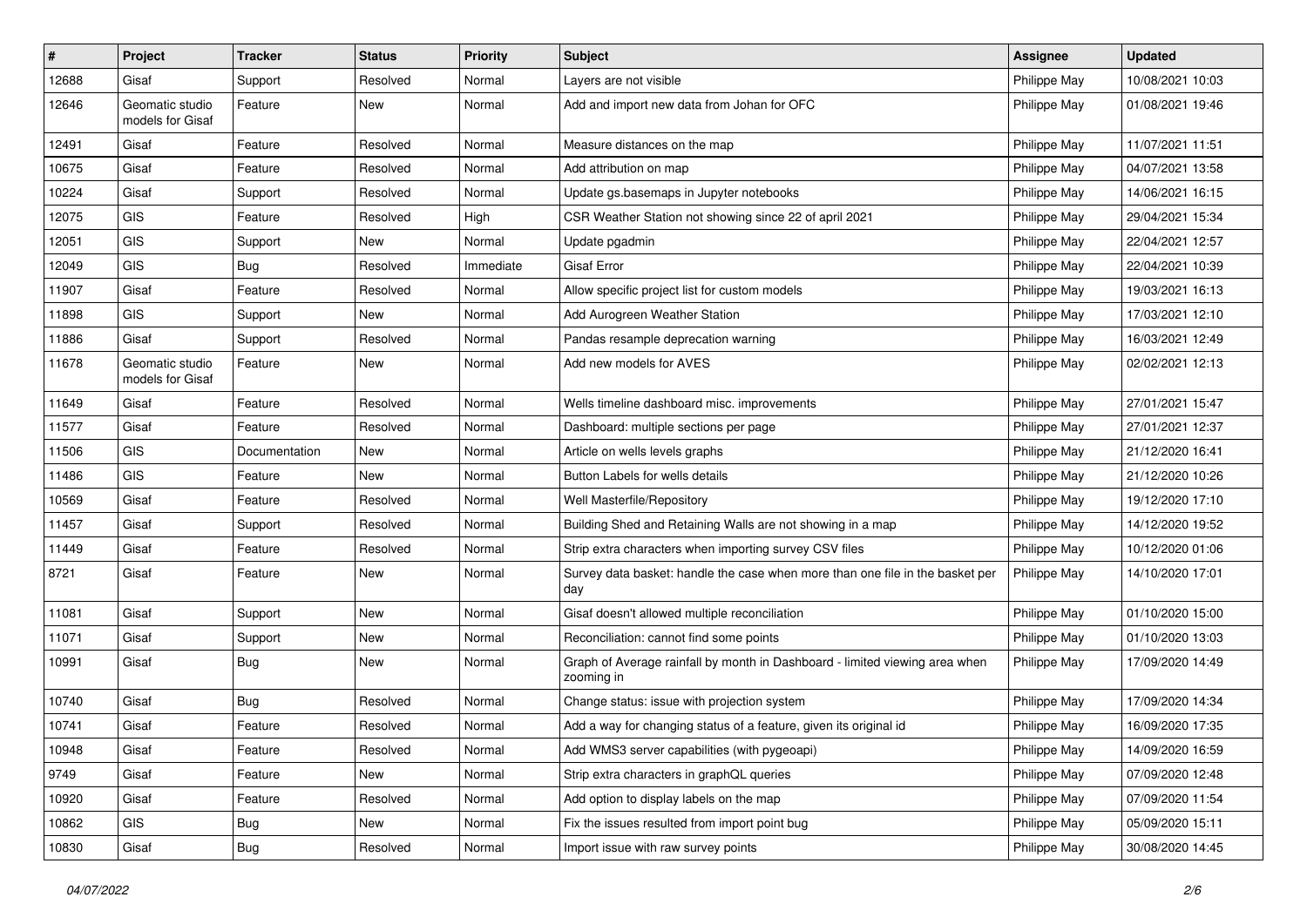| $\sharp$ | Project    | <b>Tracker</b> | <b>Status</b> | Priority | <b>Subject</b>                                                                                                       | <b>Assignee</b> | <b>Updated</b>   |
|----------|------------|----------------|---------------|----------|----------------------------------------------------------------------------------------------------------------------|-----------------|------------------|
| 10829    | Gisaf      | <b>Bug</b>     | Resolved      | Normal   | Missing symbols                                                                                                      | Philippe May    | 24/08/2020 12:34 |
| 10819    | Gisaf      | Bug            | Resolved      | Normal   | Evergreen well: popup showing "null" instead of location, status, type                                               | Philippe May    | 23/08/2020 23:44 |
| 10732    | Gisaf      | Bug            | Resolved      | Normal   | Wind Speed unit                                                                                                      | Philippe May    | 04/08/2020 16:52 |
| 10728    | Gisaf      | <b>Bug</b>     | Resolved      | Normal   | Cannot download CSV for values                                                                                       | Philippe May    | 03/08/2020 15:49 |
| 10323    | <b>GIS</b> | Bug            | Resolved      | Normal   | Survey points from Eric Chacra: misc issues                                                                          | Philippe May    | 03/08/2020 13:11 |
| 10693    | <b>GIS</b> | Support        | Resolved      | Normal   | Wrong geometry type for category R54                                                                                 | Philippe May    | 30/07/2020 12:00 |
| 9552     | Gisaf      | Documentation  | Resolved      | Normal   | Weekly resampling - Starts on mondays                                                                                | Philippe May    | 25/07/2020 17:12 |
| 10182    | Gisaf      | Feature        | Resolved      | Normal   | Function to change status of surveyed features                                                                       | Philippe May    | 15/07/2020 15:10 |
| 10536    | Gisaf      | Feature        | Resolved      | Normal   | Migrate PlottableModel.Actions.download_csv_value to plugins                                                         | Philippe May    | 15/07/2020 15:07 |
| 10539    | Gisaf      | <b>Bug</b>     | Resolved      | Normal   | New basket admin: the metadata (surveyor, etc) aren't populated from raw<br>points when importing shapefiles         | Philippe May    | 15/07/2020 15:02 |
| 10439    | Gisaf      | <b>Bug</b>     | Resolved      | Normal   | Reconciliation: use categories instead of layers                                                                     | Philippe May    | 27/06/2020 05:21 |
| 10213    | Gisaf      | Bug            | Resolved      | Normal   | Point showing in the reconciliation pop-up but error while reconciling                                               | Philippe May    | 26/06/2020 14:37 |
| 10400    | Gisaf      | Bug            | Resolved      | Normal   | Map search: works only once                                                                                          | Philippe May    | 24/06/2020 12:05 |
| 10407    | Gisaf      | Bug            | Resolved      | Normal   | Live layer DXF export: missing reprojection                                                                          | Philippe May    | 23/06/2020 04:24 |
| 10364    | Gisaf      | Support        | New           | Normal   | Reconcile the reconciliations                                                                                        | Philippe May    | 17/06/2020 17:27 |
| 10360    | Gisaf      | Bug            | Resolved      | Normal   | Cannot import survey: accuracy issue                                                                                 | Philippe May    | 17/06/2020 01:29 |
| 10337    | Gisaf      | Bug            | Resolved      | Normal   | Custom layers with a "status" column not displayed on the map                                                        | Philippe May    | 13/06/2020 17:36 |
| 10331    | Gisaf      | Feature        | Resolved      | Normal   | Reconciliation: sort layer by alphabetical order                                                                     | Philippe May    | 12/06/2020 17:45 |
| 10289    | Gisaf      | <b>Bug</b>     | Resolved      | Normal   | New basket: cannot import raingauge Excel sheet                                                                      | Philippe May    | 11/06/2020 12:17 |
| 10306    | Gisaf      | <b>Bug</b>     | Resolved      | Normal   | Logout not working                                                                                                   | Philippe May    | 11/06/2020 12:13 |
| 10152    | Gisaf      | Feature        | Resolved      | Normal   | wells list in Measures Tab with only wells having measures                                                           | Philippe May    | 10/06/2020 15:05 |
| 10149    | Gisaf      | Bug            | Resolved      | Normal   | Import basket: fix authorization auto import                                                                         | Philippe May    | 09/06/2020 23:09 |
| 10214    | Gisaf      | Support        | New           | Normal   | <b>Multiple Reconciliations</b>                                                                                      | Philippe May    | 27/05/2020 16:12 |
| 10180    | Gisaf      | <b>Bug</b>     | Resolved      | Normal   | Error importing Johan's shapefile                                                                                    | Philippe May    | 27/05/2020 15:34 |
| 10153    | GIS        | Support        | Resolved      | Normal   | Postgis access for Selvarani in QGis                                                                                 | Philippe May    | 23/05/2020 12:05 |
| 10151    | GIS        | Feature        | Resolved      | Normal   | PG ADMIN installation on server                                                                                      | Philippe May    | 23/05/2020 12:04 |
| 10125    | Gisaf      | Bug            | Resolved      | Normal   | Feature with Status other than existing, not showing in the map (example: future   Philippe May<br>building outline) |                 | 20/05/2020 04:05 |
| 10014    | Gisaf      | Feature        | Resolved      | Normal   | Interity checks                                                                                                      | Philippe May    | 19/05/2020 19:23 |
| 10140    | Gisaf      | <b>Bug</b>     | New           | Normal   | Admin: sort out manager role                                                                                         | Philippe May    | 19/05/2020 19:22 |
| 10123    | Gisaf      | <b>Bug</b>     | Resolved      | Normal   | Basket Upload: store not saved                                                                                       | Philippe May    | 19/05/2020 17:36 |
| 10122    | Gisaf      | <b>Bug</b>     | Resolved      | Normal   | Reconciliation: missing categories                                                                                   | Philippe May    | 19/05/2020 02:53 |
| 9944     | Gisaf      | Feature        | Resolved      | Normal   | Admin: manage categories                                                                                             | Philippe May    | 10/04/2020 12:06 |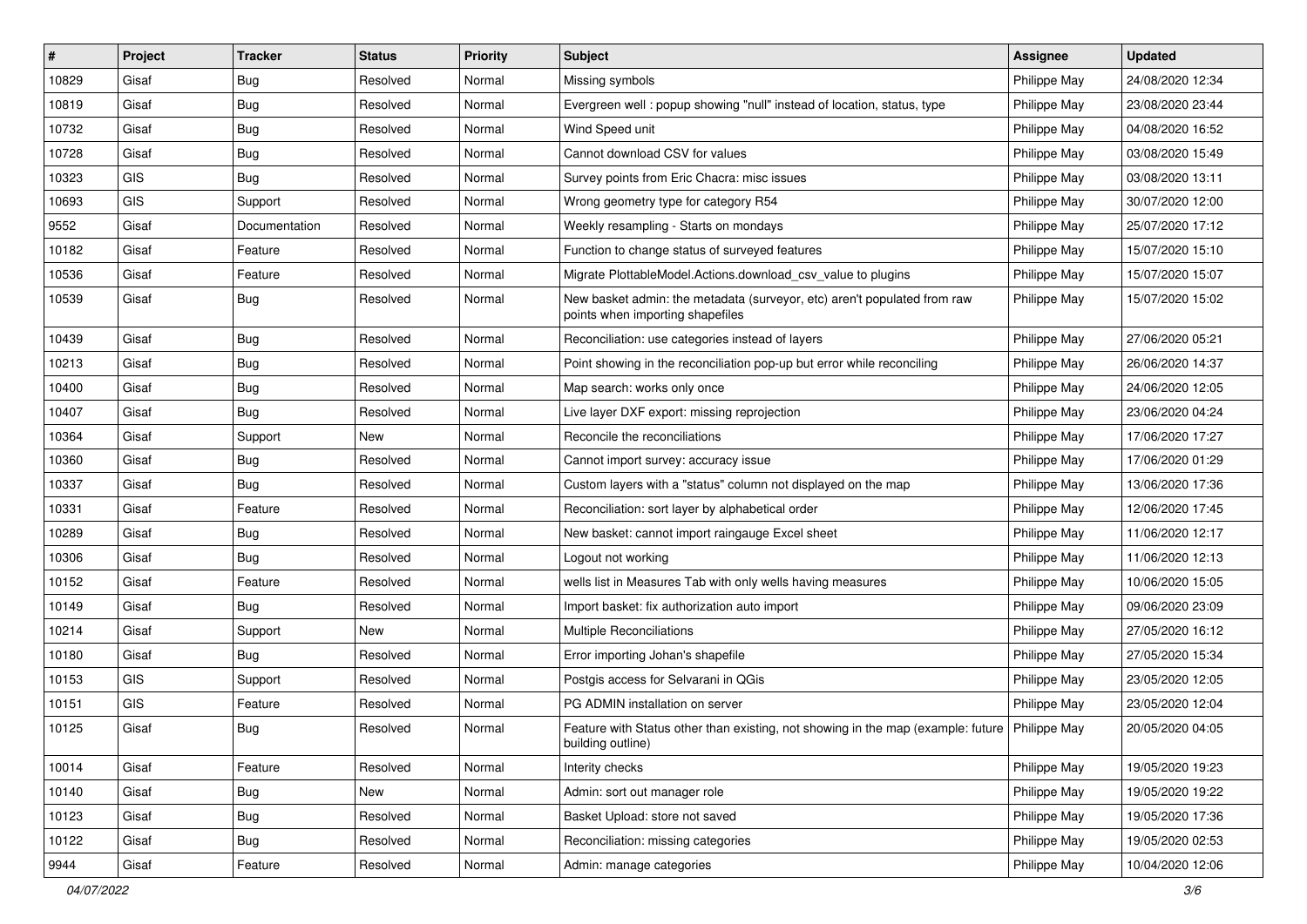| $\sharp$ | Project                             | <b>Tracker</b> | <b>Status</b> | <b>Priority</b> | <b>Subject</b>                                                                   | <b>Assignee</b> | <b>Updated</b>   |
|----------|-------------------------------------|----------------|---------------|-----------------|----------------------------------------------------------------------------------|-----------------|------------------|
| 9789     | Gisaf                               | Feature        | New           | Normal          | Login: put in a dialog                                                           | Philippe May    | 28/02/2020 04:28 |
| 9602     | Gisaf                               | Bug            | Resolved      | Normal          | Map: ability to cancel download                                                  | Philippe May    | 20/01/2020 18:32 |
| 9603     | Gisaf                               | Bug            | New           | Normal          | Map: clean memory after removing layer                                           | Philippe May    | 20/01/2020 13:05 |
| 9592     | Gisaf                               | Support        | Resolved      | Urgent          | Follow up migration                                                              | Philippe May    | 19/01/2020 13:42 |
| 9563     | Gisaf                               | Feature        | Resolved      | Normal          | Live layers: add option to link to a map feature                                 | Philippe May    | 12/01/2020 22:22 |
| 6907     | Gisaf                               | Support        | New           | Low             | Study alternative for TileServer                                                 | Philippe May    | 11/01/2020 11:45 |
| 9220     | GIS                                 | Feature        | Resolved      | High            | Setting the daily resampling of weather data starting from 8.30 am               | Philippe May    | 08/01/2020 17:57 |
| 9465     | Gisaf                               | Bug            | Resolved      | Normal          | Export plots to PNG missing axis labels                                          | Philippe May    | 08/01/2020 11:35 |
| 9466     | Gisaf                               | Support        | Resolved      | Normal          | Rename "altitude" to "elevation"                                                 | Philippe May    | 08/01/2020 11:27 |
| 9483     | Gisaf                               | Support        | New           | Normal          | Performance: writing gpkg is slower than shapefiles                              | Philippe May    | 08/01/2020 11:15 |
| 9534     | Gisaf                               | Feature        | Resolved      | Normal          | GeoJson store: systematically use geodataframes                                  | Philippe May    | 07/01/2020 16:51 |
| 9538     | Gisaf                               | Feature        | New           | Normal          | Download shapefile of raw survey points facility - TO BE REMOVED?                | Philippe May    | 07/01/2020 14:35 |
| 9509     | Gisaf                               | Feature        | Resolved      | Normal          | Update angular-plotly to 1.5.0                                                   | Philippe May    | 04/01/2020 12:05 |
| 9517     | Gisaf                               | Feature        | Resolved      | Normal          | Tags: add location                                                               | Philippe May    | 03/01/2020 11:54 |
| 9516     | Gisaf                               | Feature        | Resolved      | Normal          | Map: add option to grab link to the selected feature                             | Philippe May    | 02/01/2020 15:42 |
| 9519     | Gisaf                               | Bug            | Resolved      | Normal          | Map info: fix icons                                                              | Philippe May    | 02/01/2020 13:11 |
| 9510     | Gisaf                               | Feature        | Resolved      | Normal          | Automatically resample to daily when there's too much data                       | Philippe May    | 01/01/2020 14:12 |
| 9493     | Gisaf                               | Bug            | Resolved      | Normal          | Plotly png download resize frame                                                 | Philippe May    | 26/12/2019 16:37 |
| 9292     | GIS                                 | Support        | Resolved      | Normal          | Server upgrade to buster                                                         | Philippe May    | 13/11/2019 12:29 |
| 9036     | Gisaf                               | Bug            | Resolved      | Normal          | Fix login indicator                                                              | Philippe May    | 03/10/2019 15:15 |
| 7584     | Gisaf                               | Bug            | In Progress   | Normal          | Error with large integers (graphql)                                              | Philippe May    | 20/09/2019 10:52 |
| 8756     | Gisaf                               | <b>Bug</b>     | Resolved      | Normal          | Map: handle errors when layers (eg, in base maps) don't actually exist           | Philippe May    | 02/08/2019 16:40 |
| 8669     | Gisaf                               | Feature        | Resolved      | Normal          | Groups of map layers                                                             | Philippe May    | 26/07/2019 10:51 |
| 8630     | Gisaf                               | Feature        | Resolved      | Normal          | Map: add option for filter with status                                           | Philippe May    | 10/07/2019 16:49 |
| 8504     | GIS                                 | Support        | Resolved      | Normal          | Clean data from the weather station                                              | Philippe May    | 04/07/2019 17:05 |
| 8450     | GIS                                 | Support        | Resolved      | Normal          | Unable to Load Jupyter Lab                                                       | Philippe May    | 10/06/2019 15:52 |
| 8096     | Geomatic studio<br>models for Gisaf | Task           | Resolved      | Normal          | Creating a Gkpg/shp for elevation points in Basins with category as an attribute | Philippe May    | 24/05/2019 16:57 |
| 7853     | GIS                                 | Support        | New           | Normal          | Install OpenDroneMap and WebODM                                                  | Philippe May    | 09/05/2019 15:57 |
| 8246     | GIS                                 | Support        | Resolved      | Normal          | Server down?                                                                     | Philippe May    | 06/05/2019 15:45 |
| 8231     | Gisaf                               | Bug            | Resolved      | Normal          | Fix status in table definition of new categories                                 | Philippe May    | 03/05/2019 17:26 |
| 7957     | GIS                                 | Bug            | Feedback      | High            | Export polygon shapefiles do not show "holes"                                    | Philippe May    | 04/04/2019 16:14 |
| 7935     | Geomatic studio<br>models for Gisaf | Task           | Resolved      | Normal          | Template components in order                                                     | Philippe May    | 20/03/2019 15:18 |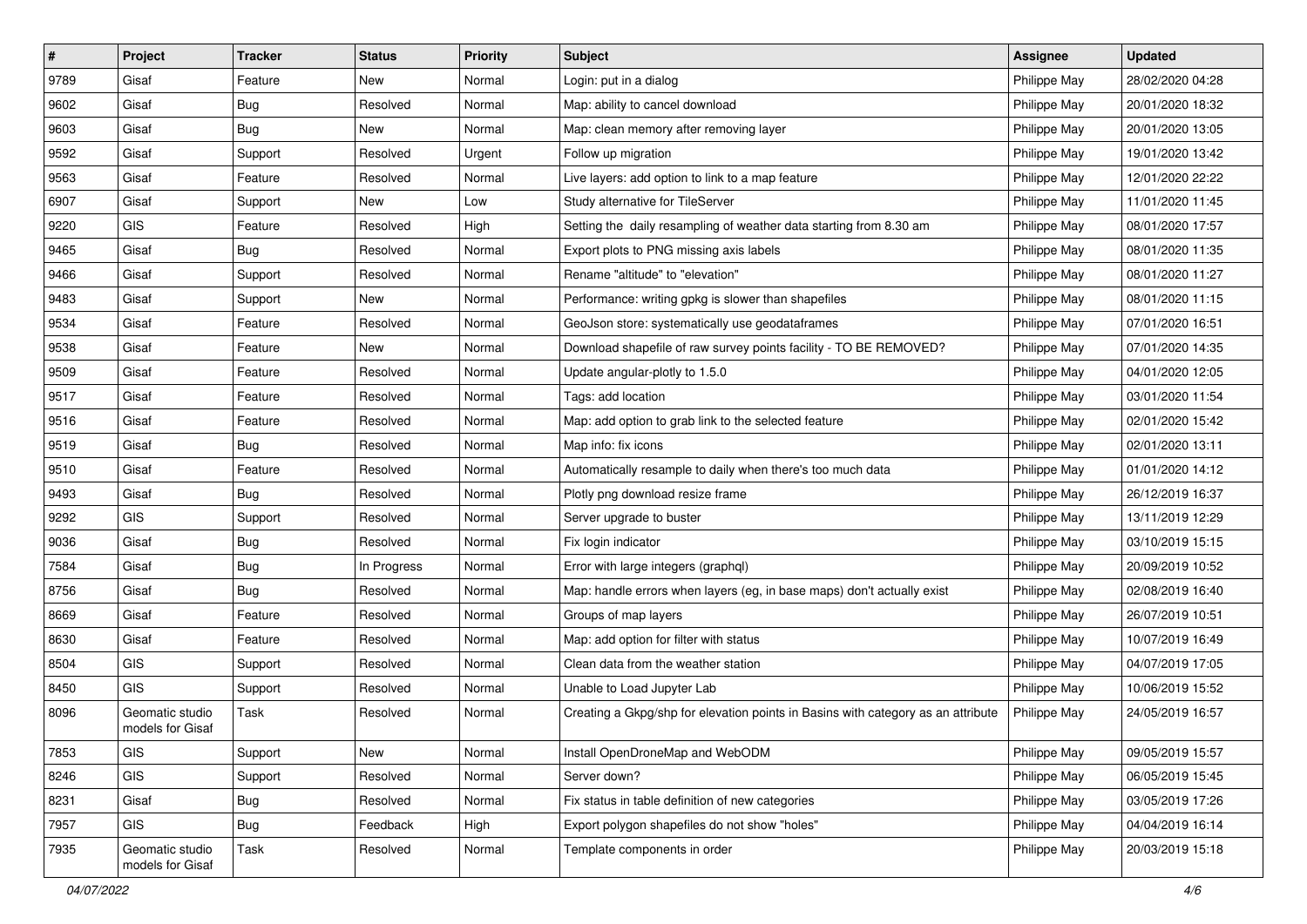| $\pmb{\#}$ | Project                             | <b>Tracker</b> | <b>Status</b> | <b>Priority</b> | <b>Subject</b>                                                   | <b>Assignee</b> | <b>Updated</b>   |
|------------|-------------------------------------|----------------|---------------|-----------------|------------------------------------------------------------------|-----------------|------------------|
| 7709       | Geomatic studio<br>models for Gisaf | Feature        | Resolved      | Normal          | Waste water treatment plant improvements                         | Philippe May    | 19/03/2019 23:58 |
| 7936       | Geomatic studio<br>models for Gisaf | Task           | Resolved      | Normal          | Add the wastewater type to the origin                            | Philippe May    | 19/03/2019 23:56 |
| 6538       | Gisaf                               | Bug            | <b>New</b>    | Normal          | Well level: improve the form and input processing (dry checkbox) | Philippe May    | 12/03/2019 11:09 |
| 3472       | Gisaf                               | Feature        | Resolved      | Normal          | Weather station graphs: choice of parameters                     | Philippe May    | 10/03/2019 14:52 |
| 6099       | Gisaf                               | Feature        | New           | Low             | Sanic/Gino admin                                                 | Philippe May    | 07/03/2019 16:24 |
| 6090       | Gisaf                               | <b>Bug</b>     | New           | Low             | Polygon rendering issue                                          | Philippe May    | 07/03/2019 16:24 |
| 7527       | Gisaf                               | Feature        | Resolved      | Normal          | Give an option to resample data for graphs (eg. rain gauge)      | Philippe May    | 07/03/2019 16:24 |
| 5618       | Gisaf                               | Feature        | Resolved      | Low             | Export layers as DXF                                             | Philippe May    | 05/03/2019 12:42 |
| 7813       | Gisaf                               | Documentation  | Resolved      | Normal          | Including credits for ESRI basemap (Sat, Highways, Labels)       | Philippe May    | 05/03/2019 12:39 |
| 7120       | <b>GIS</b>                          | Support        | In Progress   | Normal          | High CPU usage on the server (dom0)                              | Philippe May    | 26/02/2019 13:10 |
| 7696       | Geomatic studio<br>models for Gisaf | Feature        | Resolved      | Normal          | HT Cables shapefile from Johan                                   | Philippe May    | 25/02/2019 18:54 |
| 7725       | Geomatic studio<br>models for Gisaf | Feature        | Resolved      | Normal          | Add a button for generating reports                              | Philippe May    | 25/02/2019 13:08 |
| 7710       | Geomatic studio<br>models for Gisaf | Feature        | Resolved      | Normal          | Add fields to the individual components                          | Philippe May    | 25/02/2019 13:07 |
| 7711       | Geomatic studio<br>models for Gisaf | Feature        | Resolved      | Normal          | Add fields to component types                                    | Philippe May    | 25/02/2019 13:06 |
| 7763       | <b>GIS</b>                          | Feature        | Feedback      | Normal          | Infrastructure: migrate old-admin to the same server than gisaf  | Philippe May    | 25/02/2019 11:11 |
| 5974       | Gisaf                               | <b>Bug</b>     | Resolved      | Normal          | Issues in uploading readings into GISAF using interface          | Philippe May    | 06/02/2019 09:25 |
| 7551       | <b>GIS</b>                          | <b>Bug</b>     | Resolved      | Normal          | error while downloading shapefiles from gisaf                    | Philippe May    | 06/02/2019 09:10 |
| 7156       | GIS                                 | Support        | Resolved      | Normal          | Make server boot again                                           | Philippe May    | 05/02/2019 11:13 |
| 7552       | <b>GIS</b>                          | <b>Bug</b>     | Resolved      | Normal          | error in auto import of raw points to point shapefiles           | Philippe May    | 05/02/2019 11:13 |
| 7554       | <b>GIS</b>                          | <b>Bug</b>     | Resolved      | Normal          | Cannot auto import points for project RZ                         | Philippe May    | 04/02/2019 16:31 |
| 7343       | <b>GIS</b>                          | Support        | Resolved      | Normal          | Add layer for locations                                          | Philippe May    | 02/02/2019 15:25 |
| 7379       | Gisaf                               | Feature        | New           | Low             | Make Gisaf installable (Progressive Web App)                     | Philippe May    | 02/02/2019 10:27 |
| 7402       | GIS                                 | Support        | New           | Normal          | Integrate data from well probes                                  | Philippe May    | 10/01/2019 11:12 |
| 7161       | GIS                                 | Support        | In Progress   | Normal          | Setup remote backup                                              | Philippe May    | 19/12/2018 10:14 |
| 6954       | <b>GIS</b>                          | Support        | Resolved      | Normal          | Create a VM for DB                                               | Philippe May    | 10/11/2018 16:02 |
| 6990       | GIS                                 | Support        | Resolved      | Normal          | Create a VM for Notebooks                                        | Philippe May    | 10/11/2018 15:57 |
| 6494       | GIS                                 | Support        | Resolved      | Normal          | Add CC copyright on data                                         | Philippe May    | 31/08/2018 21:19 |
| 6069       | Gisaf                               | Task           | Resolved      | Normal          | wwtp output and flow component - output                          | Philippe May    | 22/06/2018 15:15 |
| 5978       | GIS                                 | Task           | Resolved      | High            | Registration for Bangalore Open Street Map conference            | Philippe May    | 11/06/2018 11:56 |